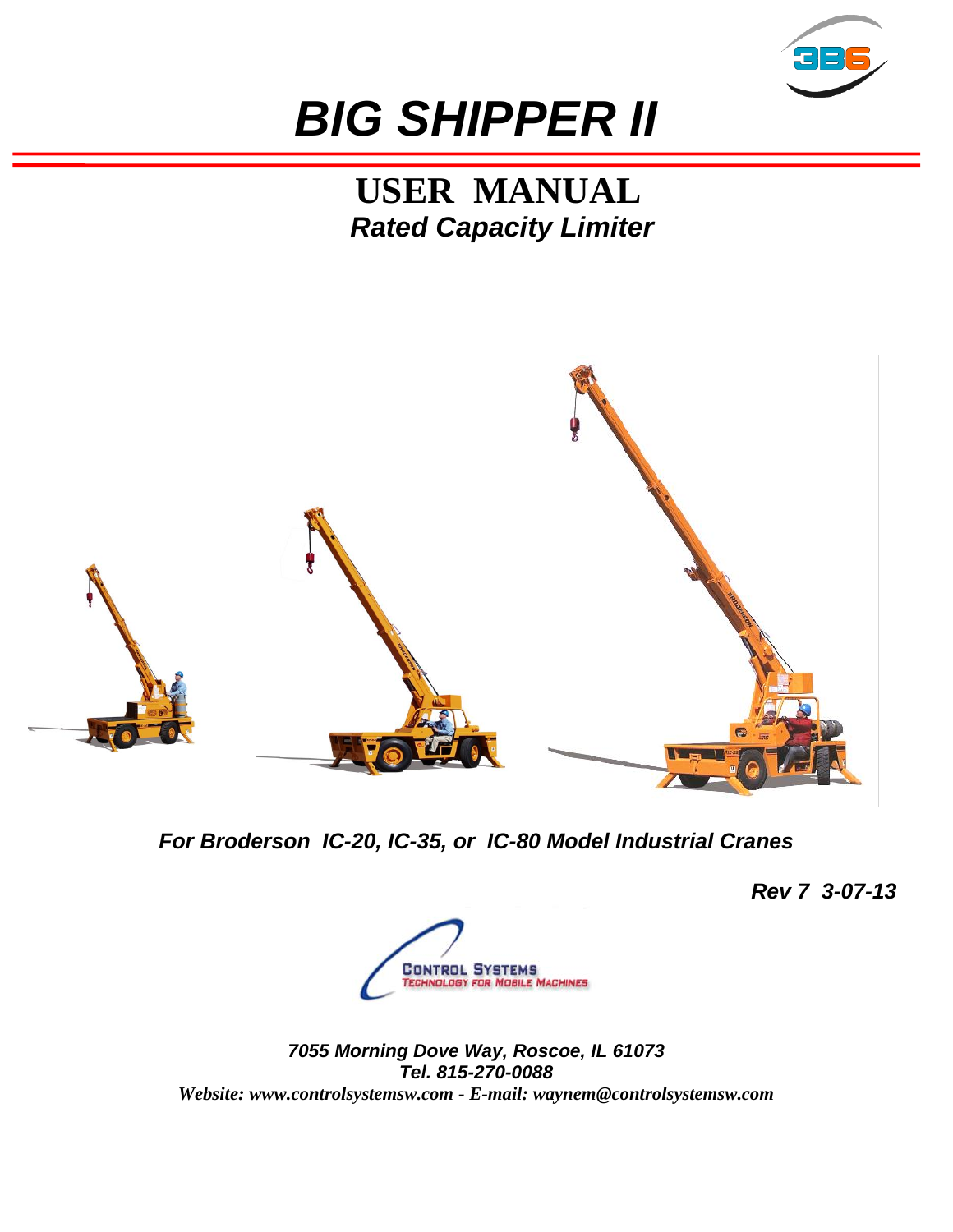# **WARRANTY**

THERE ARE NO WARRANTIES, EXPRESSED OR IMPLIED, MADE BY EITHER THE DISTRIBUTOR OR THE MANUFACTURER ON NEW 3B6 SYSTEMS AND COMPONENTS, EXCEPT THE MANUFACTURER'S WARRANTY AGAINST DEFECTS, MATERIAL AND WORKMANSHIP SET OUT BELOW.

#### **NEW EQUIPMENT WARRANTY**

"The manufacturer warrants each new product made by the manufacturer to be free from defects in material and workmanship, its obligation and liability under this warranty being limited to replacing free of charge at its factory any part proving defective under normal use and service within twelve (12) months from the date of initial sale, providing the product is on record with the manufacturer as being installed by the distributor. If the product is not on record as being installed by the distributor, the manufacturer will consider the date of shipment from the factory as the date of initial sale. This warranty is in lieu of all other warranties, expressed or implied and the obligation and liability of the manufacturer under this warranty shall not include any transportation or other charges or the cost of installation or any liability for direct, indirect or consequential damages or delay resulting from the defect. Any operation beyond rated capacity or the improper use of the product or the substitution upon it of parts not approved by the manufacturer shall void this warranty. This warranty covers only the products of 3B6. The products of other manufacturers are covered only by such warranties as made by their manufacturers.

THIS WARRANTY IS EXPRESSLY IN LIEU OF ANY OTHER WARRANTIES, EXPRESSED OR IMPLIED, INCLUDING ANY IMPLIED WARRANTY OF MERCHANTABILITY OR FITNESS FOR A PARTICULAR PURPOSE, AND OF ANY OTHER OBLIGATIONS OR LIABILITY OF THE PART OF THE MANUFACTURER, AND 3B6 NEITHER ASSUMES NOR AUTHORIZES ANY OTHER PERSON TO ASSUME FOR IT ANY OTHER LIABILITY IN CONNECTION WITH SUCH EQUIPMENT.

# INTRODUCTION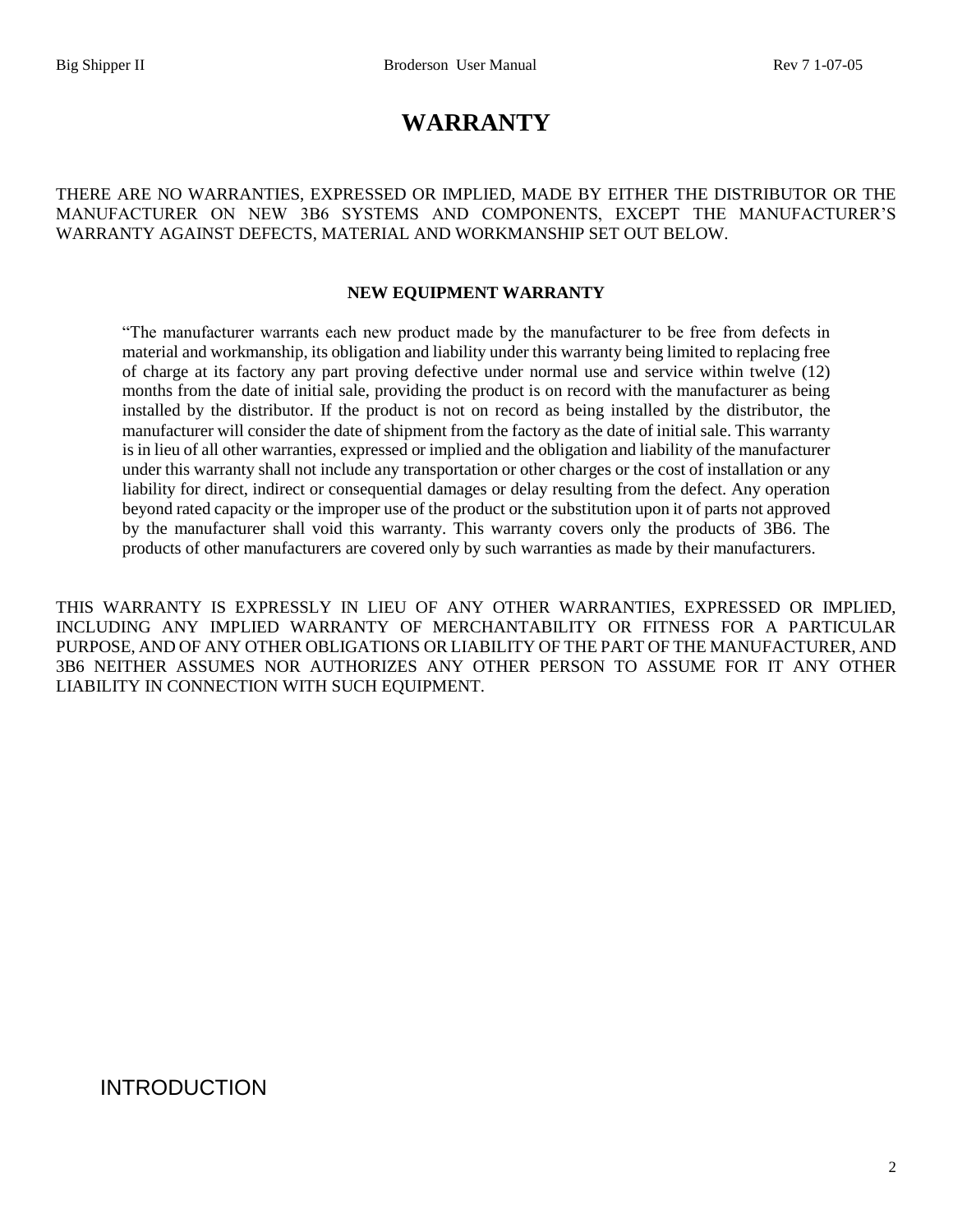To obtain the best performance from this system we recommend that you read through this manual prior to using the device.

You will become familiar with its commands, operating modes, and optimize its service to you from the start.

Keep this manual for future reference. **Directives and North American Standards.** 

**You will find this mark on the components of your equipment. It certifies that the product conforms to the European** 

# **IMPORTANT SYSTEM RULES**

For proper use of the system carefully read this page.

- **CABLE CARE** The connection cables shall be installed to avoid damaged during normal machine operation.
- **MACHINE MAINTENANCE** When maintenance is required on the machine, the systems power supply shall be disconnected for welding, battery replacement or charging, which can seriously damage the system.
- **MACHINE WASHING** The system has a weather integrity rating of IP65. When using high pressure spray all components shall be protected from spray. High pressure spray will damage the components.
- **STORING THE MACHINE** Disconnect the system from the power supply when the machine is not being used for long periods.

# **CONTENT**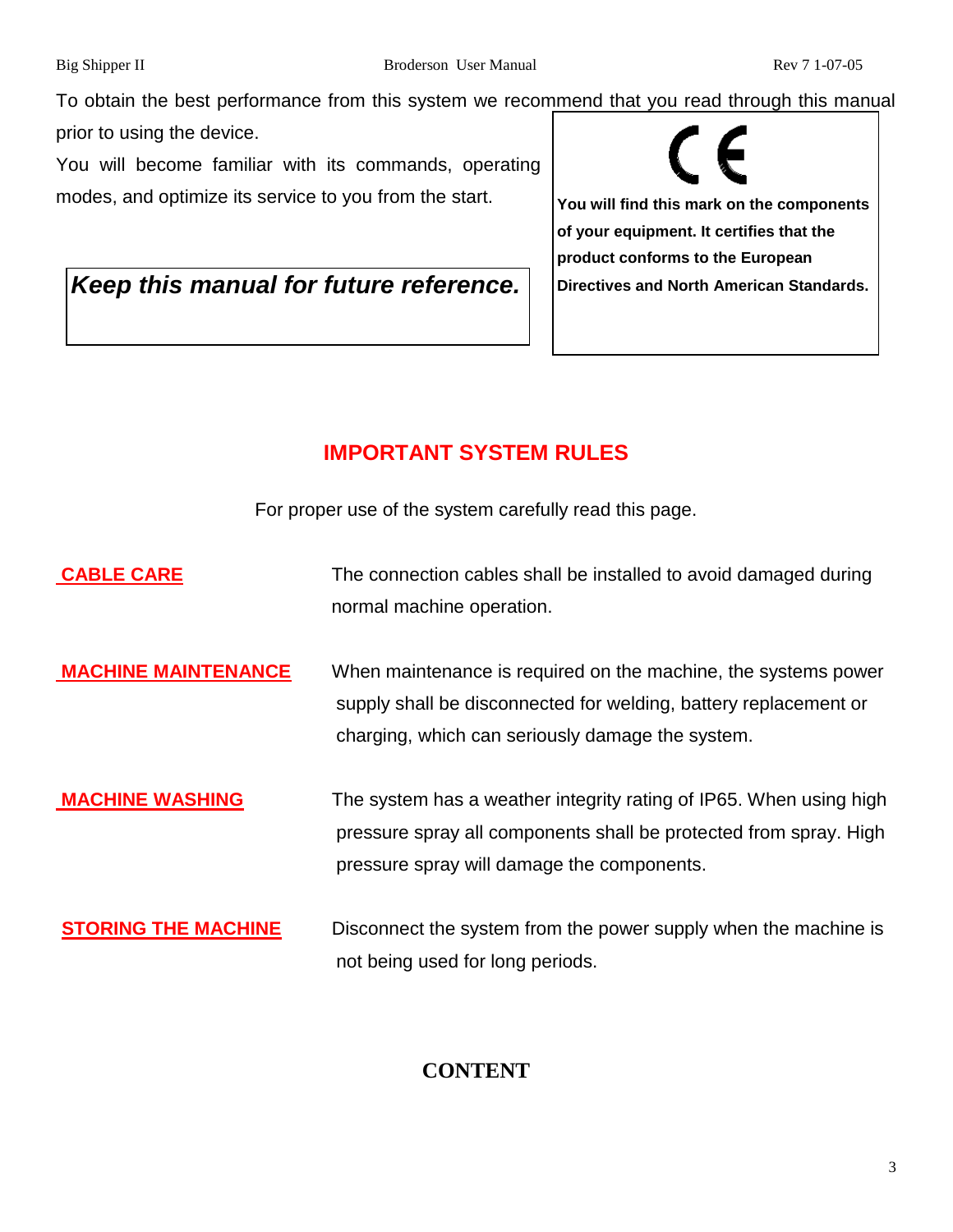# **GLOSSARY OF TERMS USED IN THIS MANUAL**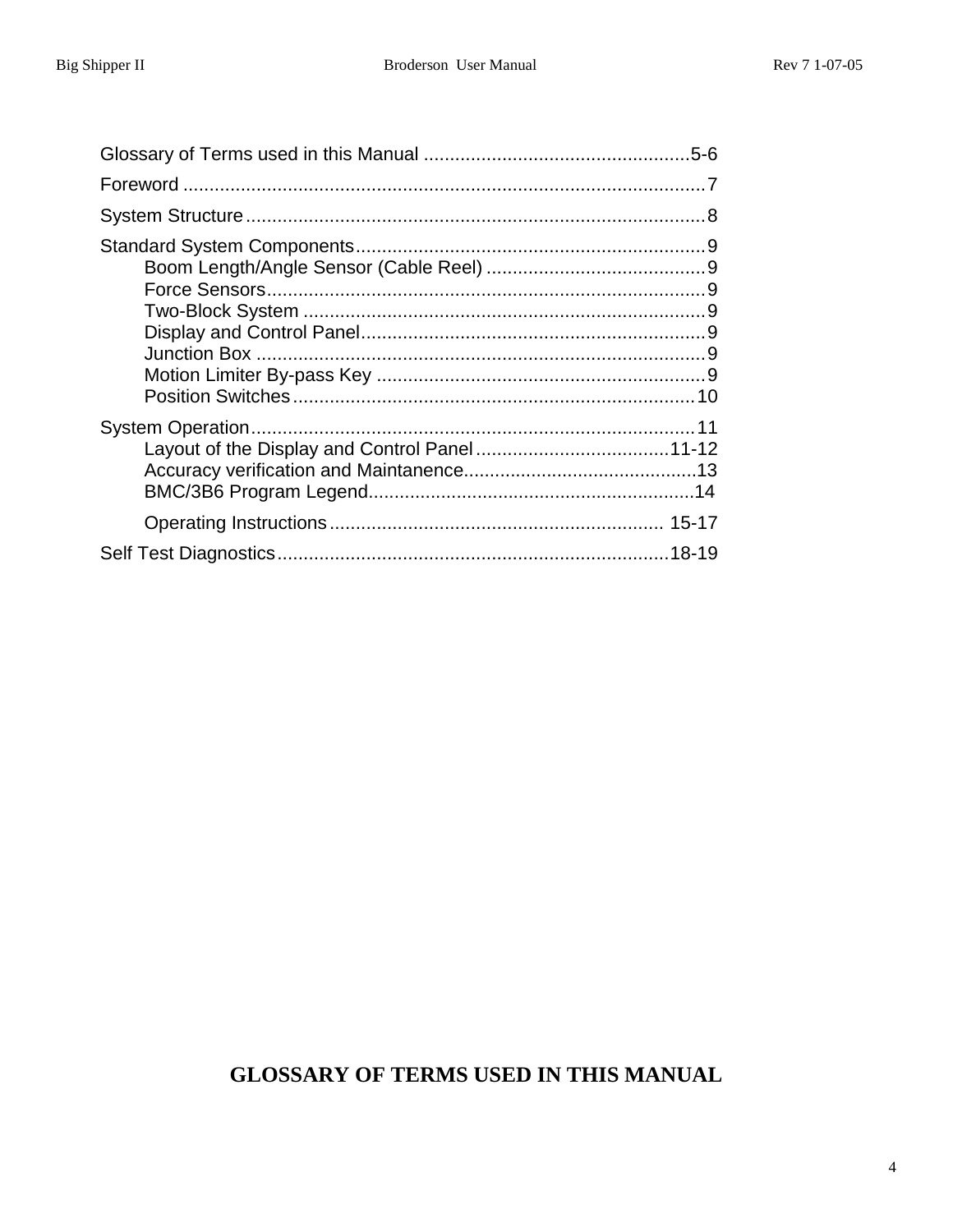| Big Shipper II            | Broderson User Manual                                                                                                                                                                                                                                                              | Rev 7 1-07-05 |
|---------------------------|------------------------------------------------------------------------------------------------------------------------------------------------------------------------------------------------------------------------------------------------------------------------------------|---------------|
| Angle                     |                                                                                                                                                                                                                                                                                    |               |
| <b>Boom Angle</b>         | The angle between the longitudinal centerline of the boom base<br>section and the horizontal plane.                                                                                                                                                                                |               |
| <b>Boom Angle Sensor</b>  | A device used to measure boom angle.                                                                                                                                                                                                                                               |               |
| Boom Tip Height           | The vertical distance from the ground to the lower boom head<br>sheaves.                                                                                                                                                                                                           |               |
| <b>Central Processor</b>  | A device which integrates the inputs from sensors and the<br>display and control panel and compares this data to the<br>manufacturer's load charts for identical operating conditions.                                                                                             |               |
| Crane Configuration:      | The physical arrangement of the crane as prepared for a<br>particular operation in conformance with the manufacturer's<br>operating instructions and load-rating chart.                                                                                                            |               |
| Display and Control Panel | A device or instrument used to program or insert operational<br>information into the system and which provides visual and<br>audible information (the system's central processor may also be<br>an integrated part of the display and control panel).                              |               |
| Length                    |                                                                                                                                                                                                                                                                                    |               |
| Boom Length               | Boom Length is the distance from the centerline of the boom<br>pivot pin to the centerline of the boom point load hoist sheave<br>pin, measured along the longitudinal axis of the boom.                                                                                           |               |
| <b>Boom Length Sensor</b> | A device which measures boom length (also called cable reel or<br>spring-type cable reel). A boom angle sensor may be an<br>integrated part.                                                                                                                                       |               |
| Load                      |                                                                                                                                                                                                                                                                                    |               |
| <b>Actual Load</b>        | The weight of the load being lifted, including all load attaching<br>equipment such as blocks, hooks and slings; also referred to as<br>working load.                                                                                                                              |               |
| Rated Load                | The load value shown on the applicable load-rating chart of the<br>crane for a particular crane configuration, boom length, boom<br>angle, or functions of these variables. For radii outside those<br>shown on the load-rating chart, the rated load is to be considered as zero. |               |
| Radius-of-Load            | The horizontal distance from a vertical projection of the crane's axis of rotation to<br>the supporting surface, before loading, to the center of the vertical hoist line or<br>tackle with rated load applied.                                                                    |               |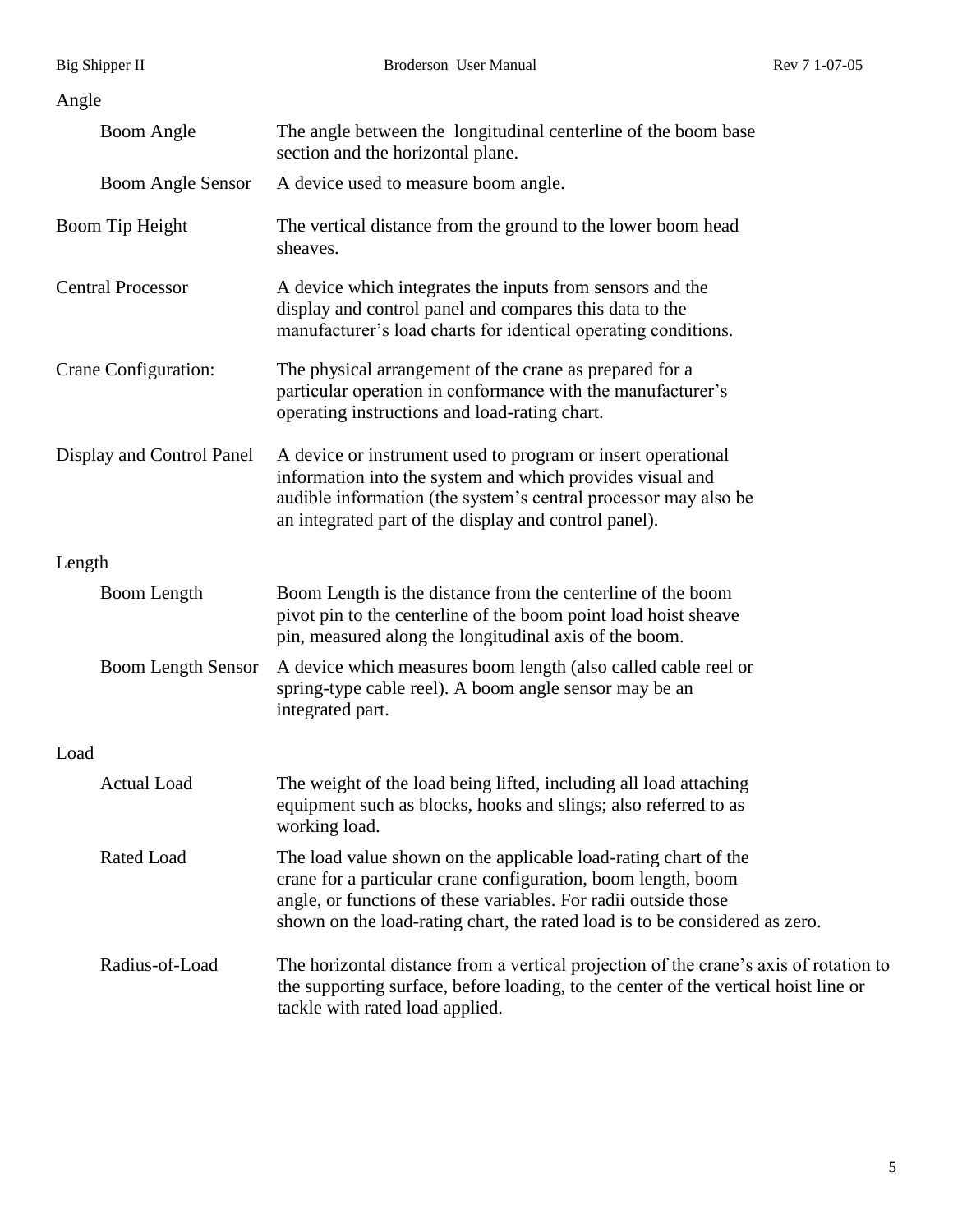| <b>Motion Limiter</b>   |                                    | A device which restricts or initiates the stopping of a crane<br>motion or function.                                                                                                                                                       |  |  |
|-------------------------|------------------------------------|--------------------------------------------------------------------------------------------------------------------------------------------------------------------------------------------------------------------------------------------|--|--|
| <b>Sensors</b>          |                                    |                                                                                                                                                                                                                                            |  |  |
|                         | <b>Force Sensor</b>                | A device which produces an output signal proportional to weight<br>or force applied (hydraulic pressure sensor, tension or<br>compression load sensor, load pin, tensiometer etc.)                                                         |  |  |
|                         | Geometric Sensor                   | A device which produces an output signal proportional to length<br>or angle (boom angle sensor, boom length sensor)                                                                                                                        |  |  |
|                         | <b>Position Sensor</b>             | A device which produces an analog signal when a condition<br>exceeds a rated value (two-blocking, switches to measure<br>position of the superstructure related to the crane base, switches<br>to measure position of the outriggers etc.) |  |  |
| <b>Two-Block System</b> |                                    |                                                                                                                                                                                                                                            |  |  |
|                         | Two-Blocking                       | Contact of the lower load block or hook with the upper load<br>block, boom point, or boom point machinery.                                                                                                                                 |  |  |
|                         | <b>Two-Block Sensor</b>            | A device which senses impending two-blocking                                                                                                                                                                                               |  |  |
|                         | <b>Two-Block Warning</b><br>System | A device applied to cranes which warns of impending two-blocking.                                                                                                                                                                          |  |  |
|                         | <b>Two-Block Limit</b><br>System   | A device applied to cranes which prevents two-blocking                                                                                                                                                                                     |  |  |
| Warning                 |                                    |                                                                                                                                                                                                                                            |  |  |
|                         | <b>Audible Warning</b>             | A device (horn, buzzer, or bell) which produces a sound to<br>provide an audible indication of a specific operational condition<br>or mode of operation.                                                                                   |  |  |
|                         | <b>Visual Warning</b>              | A device (light, meter, or display) which produces a visual<br>indication of a specific operational condition or mode of<br>operation.                                                                                                     |  |  |
|                         |                                    |                                                                                                                                                                                                                                            |  |  |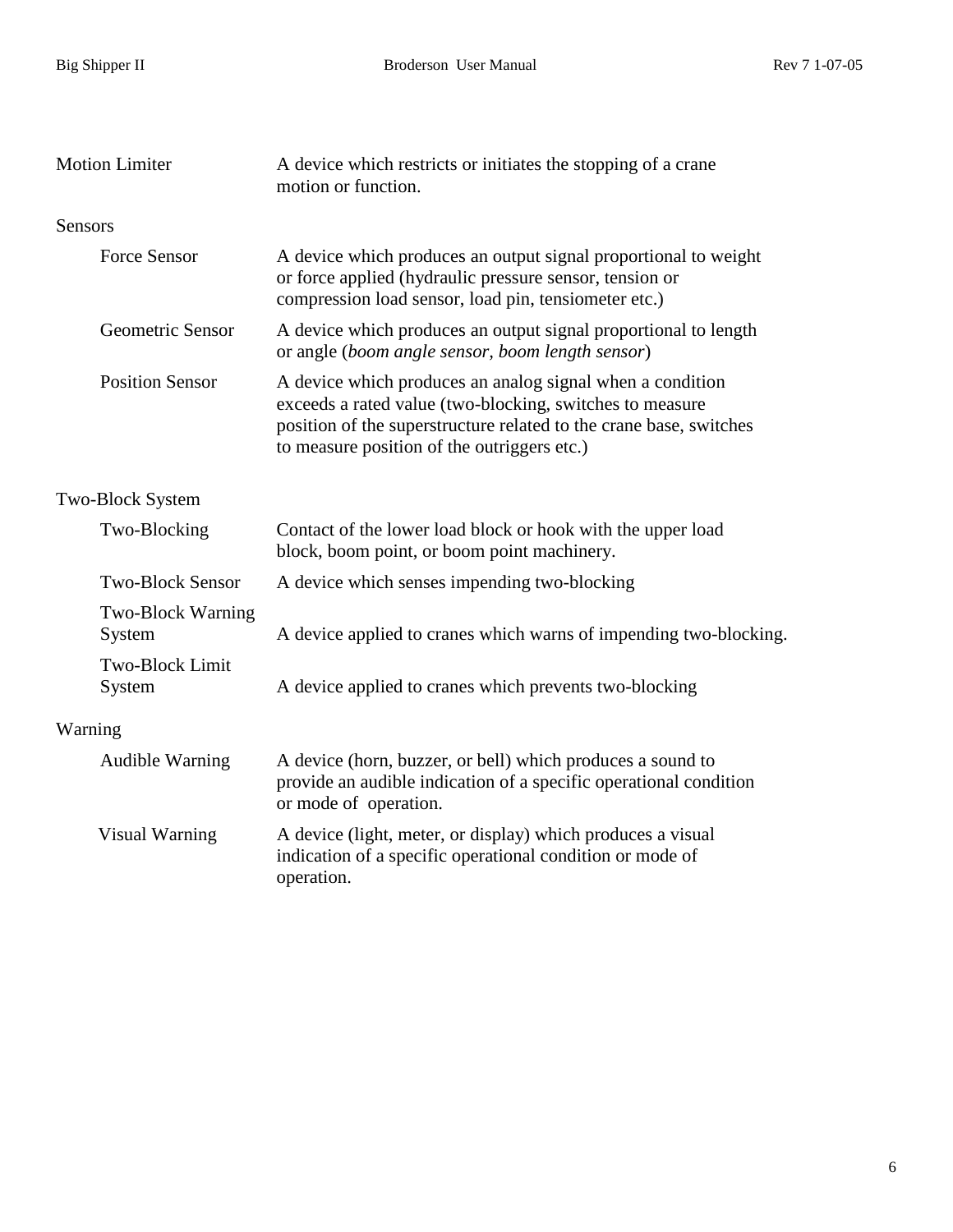# **FOREWORD**

This 3B6 Rated Capacity Limiter is a device that prevents the crane from operating outside the limits of positions and loads shown and /or described on the rated capacity chart of the crane's manufacturer.

Before using the 3B6 Rated Capacity Indicator/Limiter, be sure to familiarize yourself with the following points to ensure correct operation of the system:

# **IMPORTANT**

- The system will sense and alert the Operator to impending overload conditions by use of electrical and mechanical components. Always remember that these components cannot be 100% fail-safe.
- Do not consider the system as a substitute for good judgement, experience or accepted safe crane operating practices.
- The Operator is solely responsible for operation of the crane.
- Certain programming of the Rated Capacity Limiter is necessary before starting a lift. If incorrectly programmed, the system will not alert the Operator to an impending overload condition or reaching of other limits which could result in loss of life, destruction of property and irreparable damage to the crane.
- This Rated Capacity Limiter should only be serviced by qualified individuals who have received proper training from 3B6 or their authorized distributors.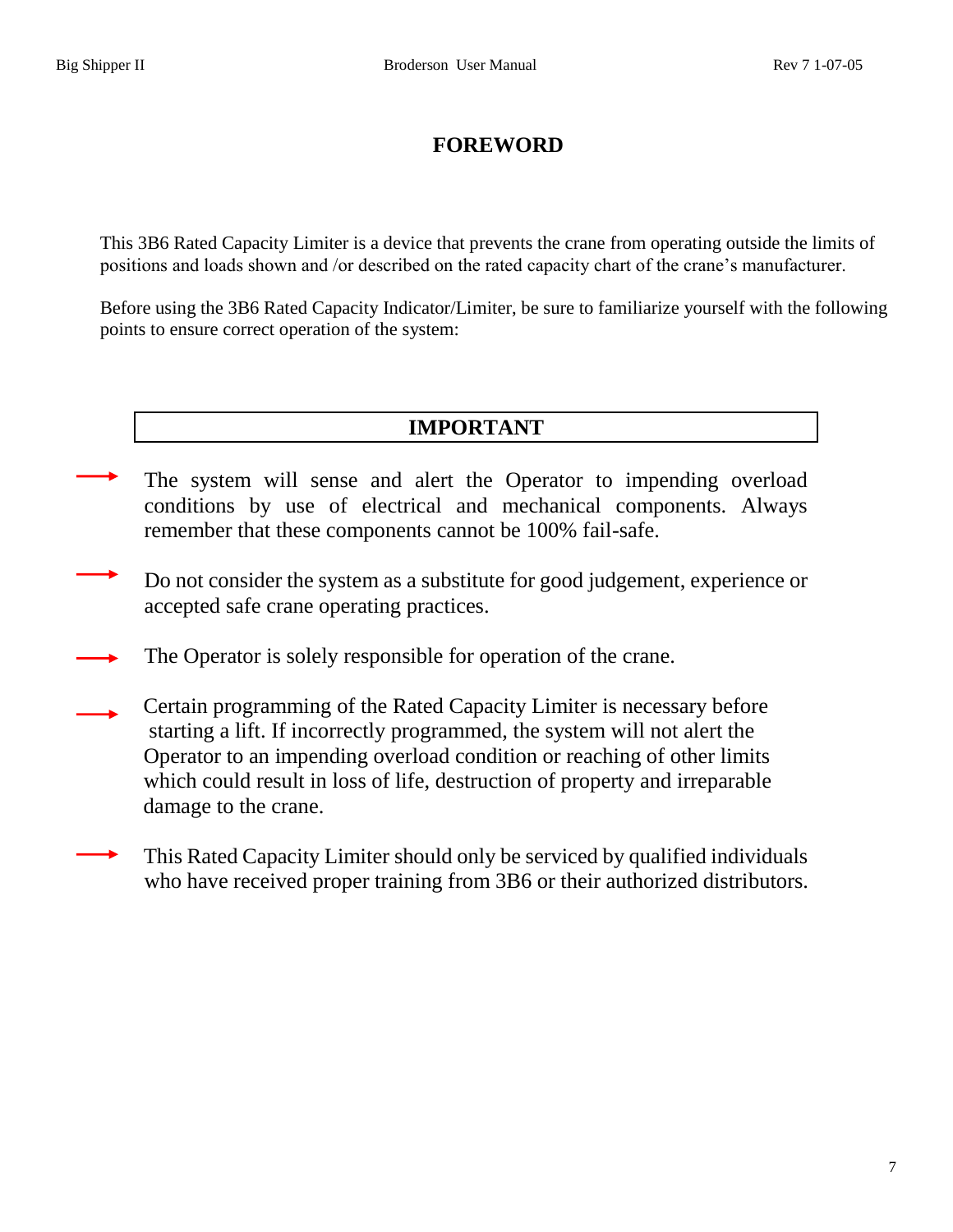# **SYSTEM STRUCTURE**

BIG SHIPPER II BRODERSON USER MANUAL REV 6 1-7-05

#### **SYSTEM STRUCTURE**



(FIG 1.)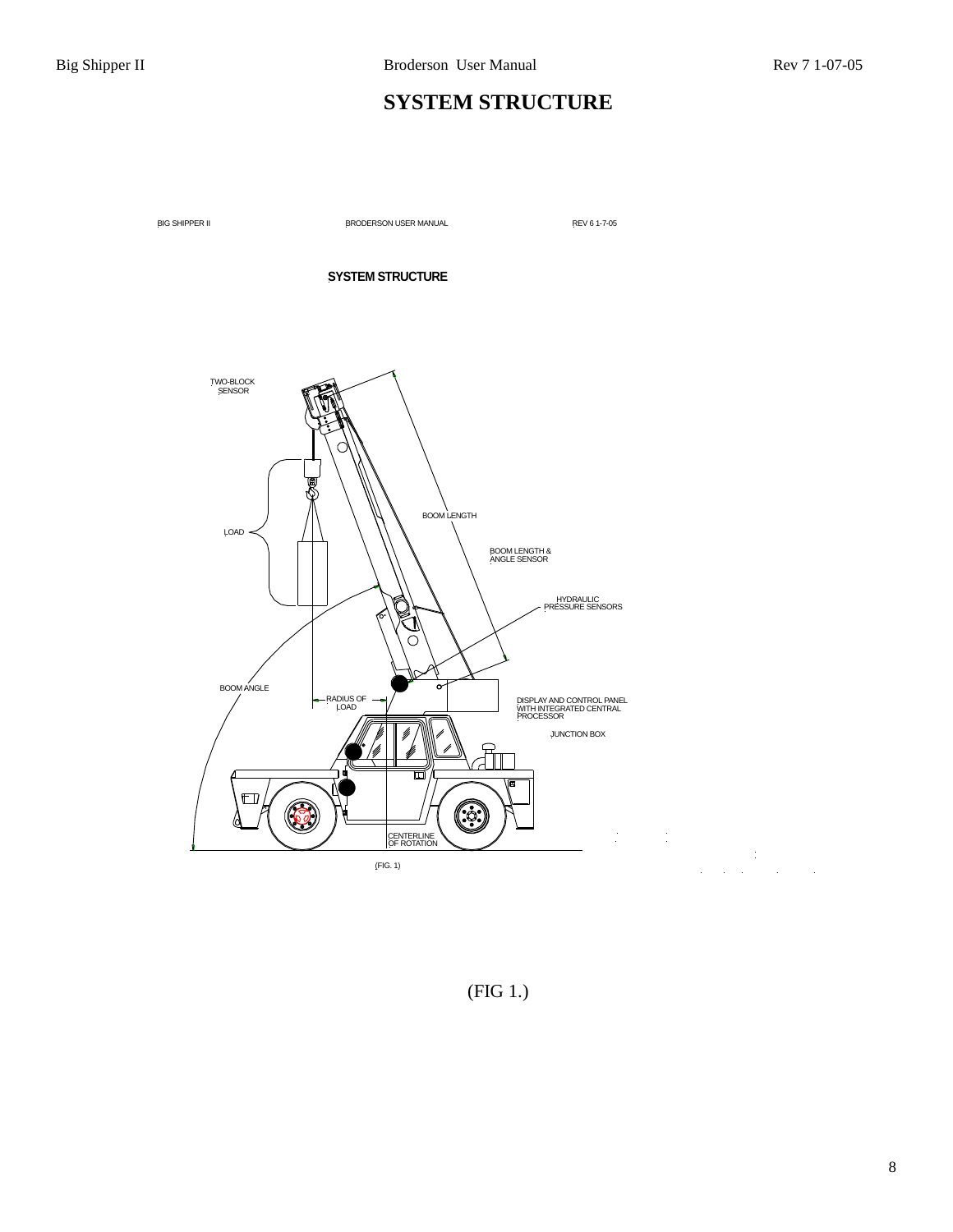# **STANDARD SYSTEM COMPONENTS**

#### **Boom Length- / Angle Sensor (Cable Reel)**

Boom length is measured by a cable attached to the boom tip which is wound on a spring loaded reel mounted on the base boom section. This cable also transfers anti-two-block system information from the boom tip or jib tip to the junction box.

Boom angle is measured by the boom angle sensor which is also integrated to the cable reel.

#### **Force Sensors**

Two hydraulic pressure sensors with integrated electronic amplifiers are installed to measure the pistonside and rod-side pressure in the boom lift cylinder(s) as a parameter of the actual load.

#### **Two-Block System**

A two-block system is installed at the main boom tip and on all other boom attachments where a load hoisting line is used.

When the trip arm on the boom tip is lifted by the hook block of the crane, an audible/visual alarm together with the motion shut-off output signal will be activated.

#### **Display and Control Panel**

The display and control panel located in the operator's cab displays information received from the central processor to the operator and transmits information selected by the operator to the central processor.

It contains also an audible alarm.

#### **EMC Junction Box**

This unit contains the terminals for connection of the different inputs to the central processor which is integrated to the display and control panel. Furthermore, it includes the EMC-filters to reduce electronic noise.

#### **Motion Limiter By-Pass Key**

The motion limiter by-pass key to by-pass the automatic motion shut-off is installed under the dash board of the crane cab.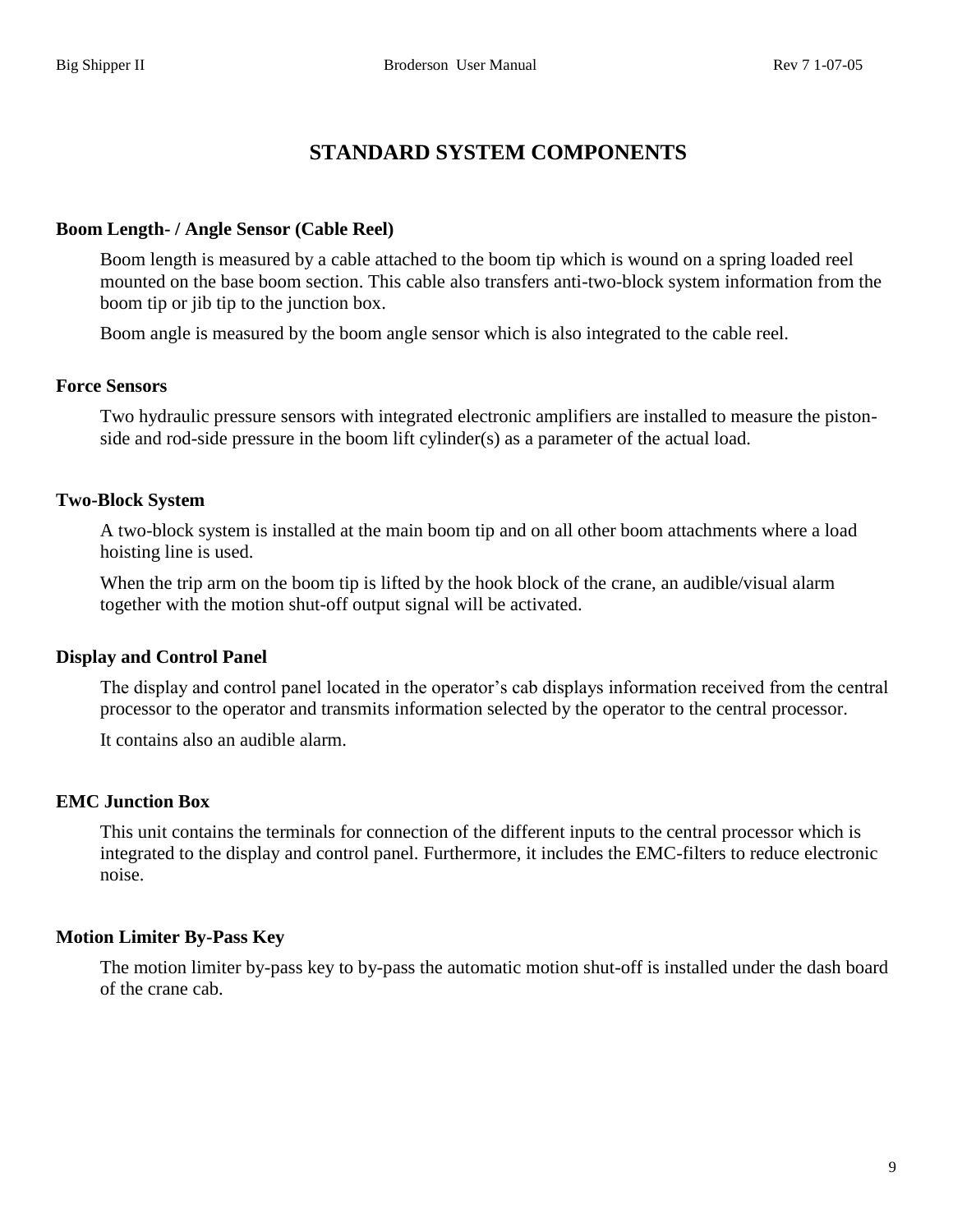## **IMPORTANT**

The Rated Capacity Limiter provides output information to shut-off certain controls of the crane when the actual capacity on the crane exceeds the rated capacity to prevent conditions that will increase the overload condition and to prevent dangerous movements of the crane.

If correctly installed and connected the following crane functions will be disabled:

- $\rightarrow$  Load hoisting up
- $\rightarrow$  Telescoping out
- $\rightarrow$  Boom down
	- Boom swing

This overriding of the controls will remain until the overload has been removed.

# **CAUTION**

By use of the motion shut-off by-pass key, the motion shut-off output of the Rated Capacity Limiter can be by-passed.

## *THIS KEY IS INTENDED FOR EMERGENCIES ONLY, NOT FOR OPERATING THE CRANE UNDER OVERLOAD CONDITIONS OR BEYOND OTHER LIMITS. IT SHALL BE USED WITH UTMOST CARE AS UNWARRANTED USE COULD RESULT IN LOSS OF LIFE, DESTRUCTION OF PROPERTY AND IRREPARABLE DAMAGE TO THE CRANE.*

The use and the location of the key is to be controlled by the customer or his agent and is not controlled by 3B6 or its partners, agents, or dealers.

## **Position Switches (Optional)**

Switches of different design (e.g. roller switches or proximity switches) together with other means (e.g. cams) are to provide data on the relative position of the crane components (e.g.: position of the superstructure to the carrier.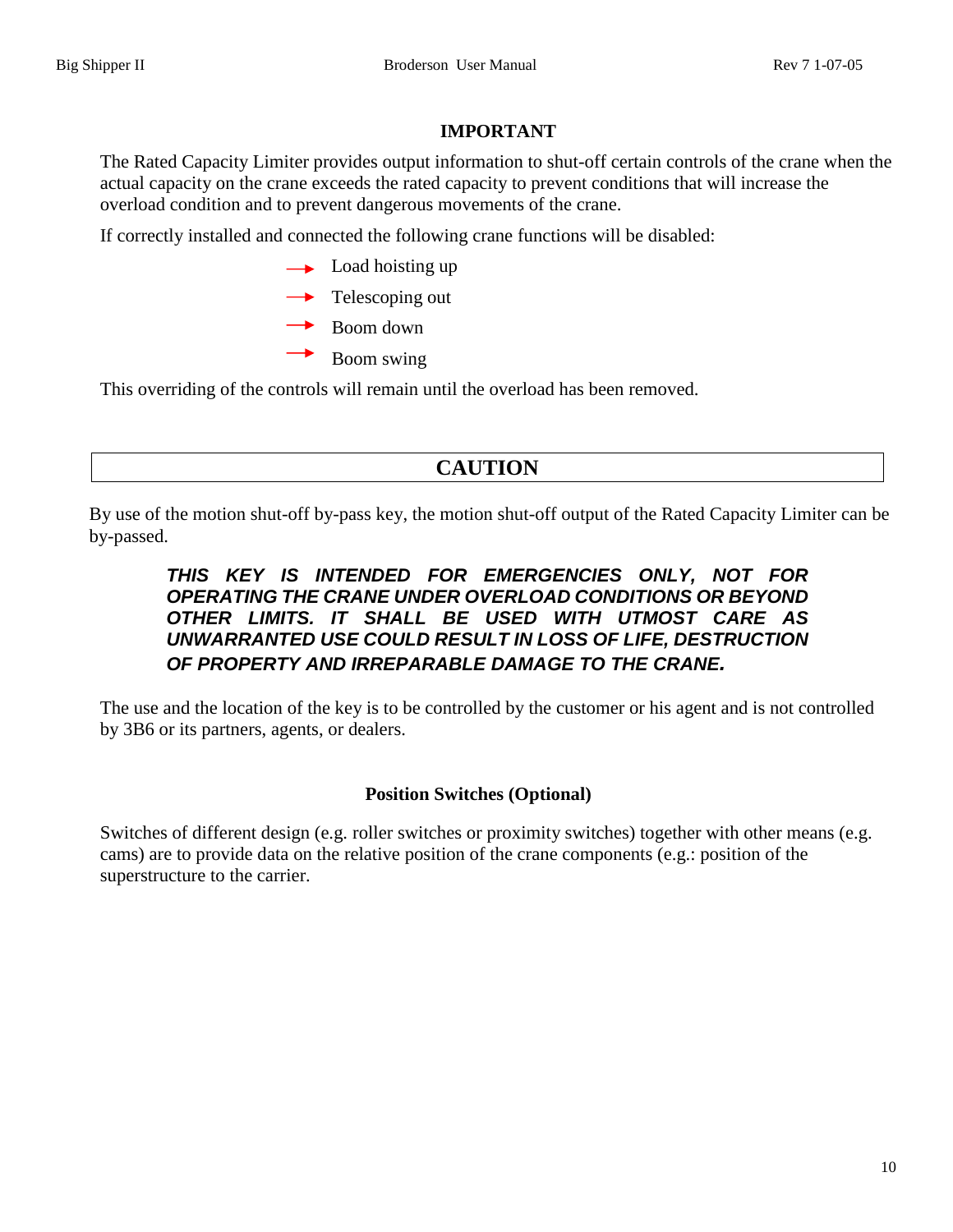# **SYSTEM OPERATION**

## **Layout of Display and Control Panel**



#### **Display**

Backlit LCD instrument to display information

#### **Reference Bargraph**

Green area (Normal working)

Working permitted – The Actual Capacity is less than 90% of the Rated Capacity.

#### Yellow area (Prewarning)

Approaching to Rated Capacity – The Actual Capacity is between 90% and 100% (or a percentage layed down by local regulations) of the Rated Capacity.

#### Red area (Overload)

Overload – The Actual capacity is equal or greater 100% (or a percentage layed down by local regulations) of the Rated Capacity.

#### **Actual Bargraph**

Shows the Actual Capacity condition as explained by the Reference Bargraph.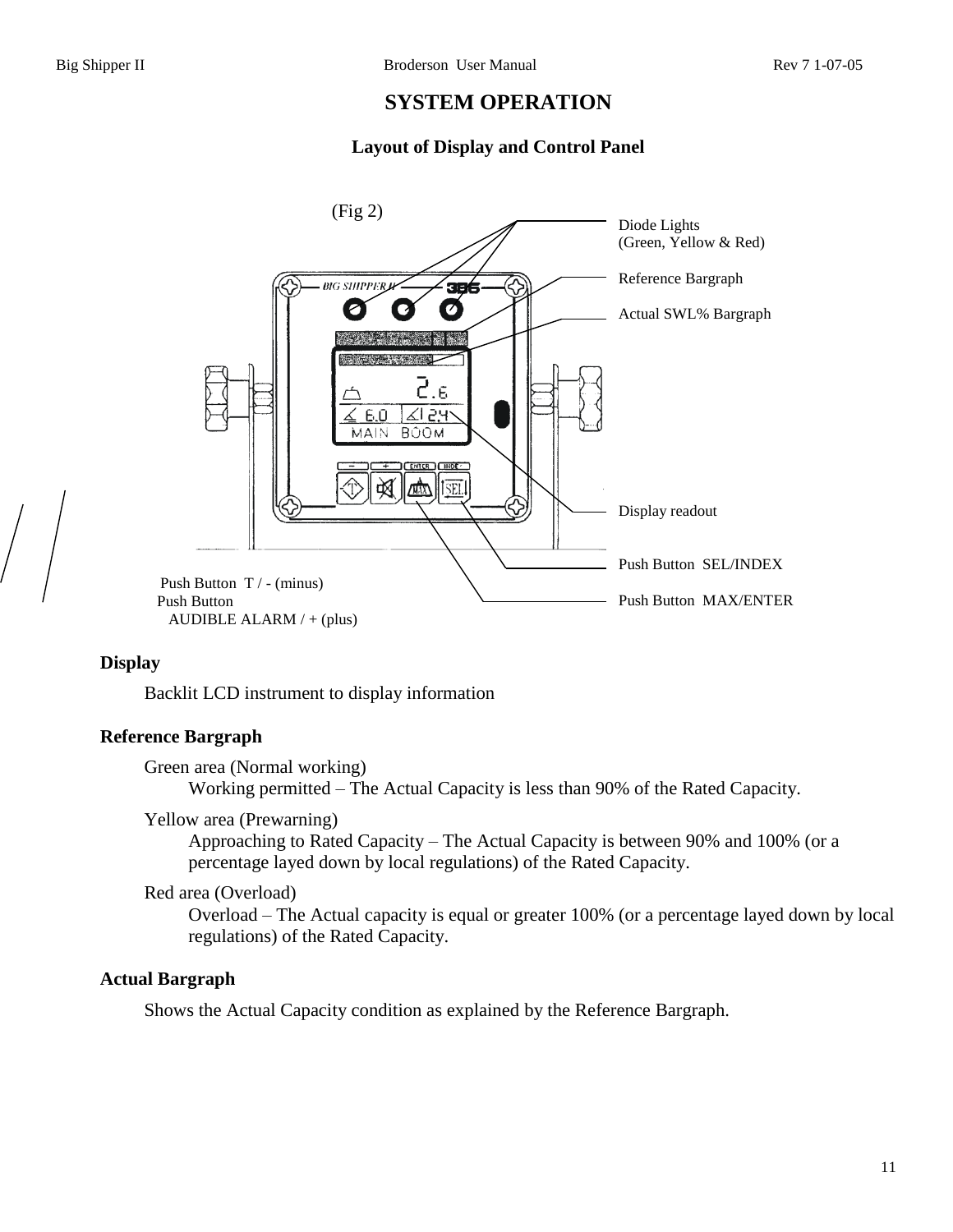#### **Diode Lights**

Green (Normal working), yellow (Prewarning) and red light (Overload) diodes, following the Actual Bargraph position and other conditions and limits.

## **Push Button T / - (minus)**

Not Applicable with the Big Shipper

## **Push Button AUDIBLE ALARM / + (plus)**

When pushed, the Audible Alarm is by-passed momentarily. It will reset automatically.

## **Push Button SEL / INDEX**

When pushed, the Display will change to allow presetting of the actual configuration.

## **Push Button MAX / ENTER**

When pushed during configuration setup, the selected machine configuration will be confirmed. When the system is in the normal operation mode, depressing and holding, will change the display to the indicate the Max (Rated) load, tip height and length information.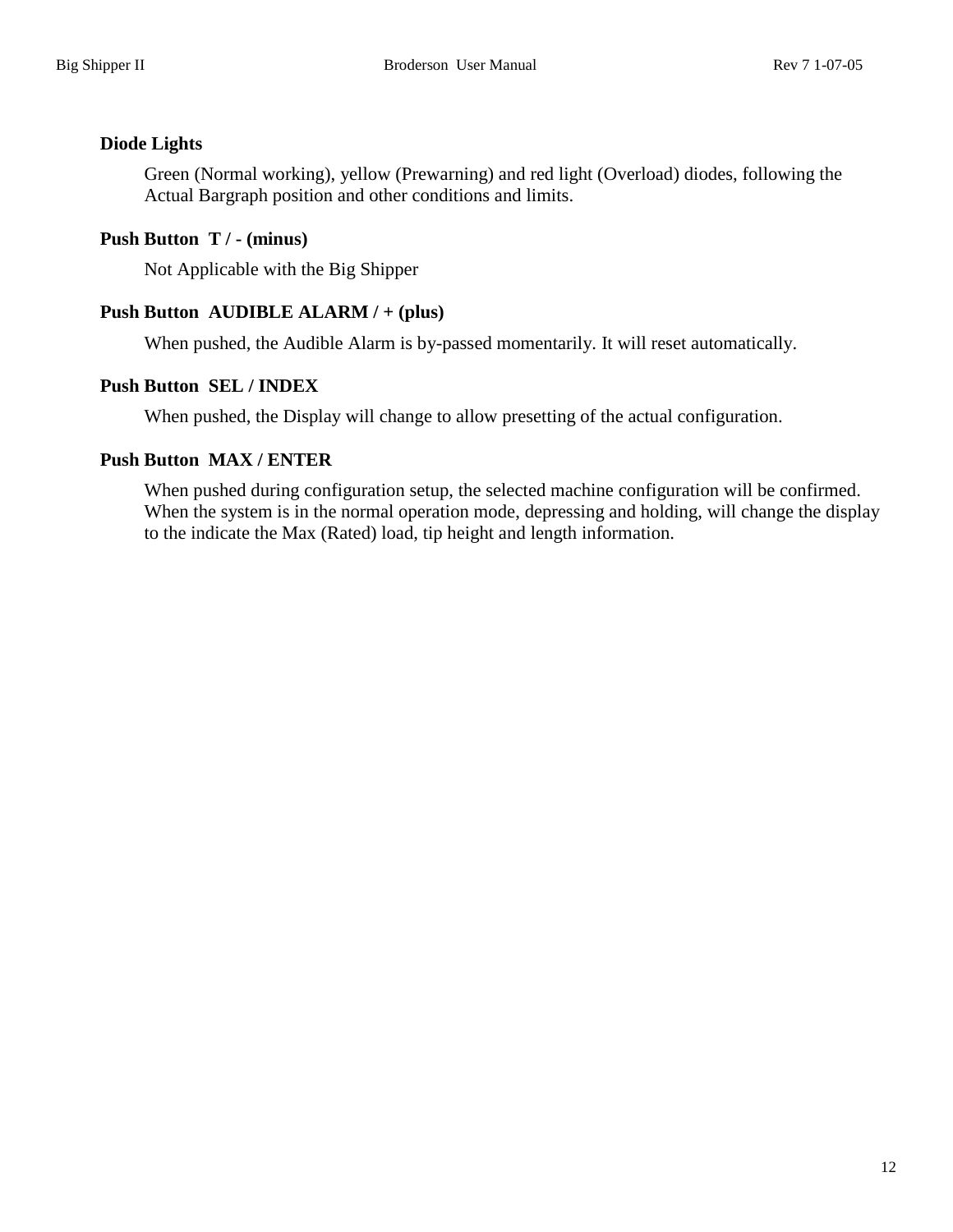# Accuracy Verification and Rountine Maintenance

## A **Daily inspection by the operator** before starting the crane operation shall include:

- A visual inspection of all system components (see "System Structure" on page 8) to insure that no external damage will affect proper system operation.
- A visual inspection of all system cables for cuts or other physical damage.
- A test of the Two-Block system by lifting the trip arm. The red warning light on the display, a text message indicated on the bottom of the display and an audible alarm shall occur
- Check the cable of the cable reel connected to the boom tip for proper spooling and spring tension by extending and retracting the boom. Verify the length indicator is correct checking the readout at the fully retracted and fully extended boom lengths.
- Check the Angle Sensor accuracy by using a level at zero degrees. Then check the difference between the minimum and maximum angles and compare with the results of the weekly test.
- Check the Hydraulic Pressure Sensors and hydraulic connections for any leaks.

## A **Weekly inspection by the operator** before starting the crane operation shall include:

Performing the daily inspection procedure as listed above.

Below procedures require checking the actual information against the RCL readout.

- Accuracy verification of the boom angle checking the display readout indication by using an angle finder at minimum boom angle and at ten (10) degree increments up to the maximum boom angle. Record the difference between the minimum and maximum angles for for daily inspection.
- Accuracy verification of the load radius display indication by using a tape measure, checking load radius at minumum boom length, a medium boom length and maximum boom length.
- Accuracy verification of the actual load indication by lifting a known weight within the load chart rating.
- Accuracy verification of the RCL for shutdown of functions by lifting a known weight and using the machine load capacity chart, lifting the load and bringing it to the radius as per the load chart and verifying the system shuts down the hoist up, boom down and telescope extend functions. This should be checked for all configurations per the machine load chart.

## WARNING!

Above procedures shall be done as a minimum verification of the RCL's operational functions. Any system damage or function issues should be reported immediately to the person responsible for safe crane operations.

An annual inspection (or whenever required by local regulations) by an authorized Testing Company, shall include accuracy verification.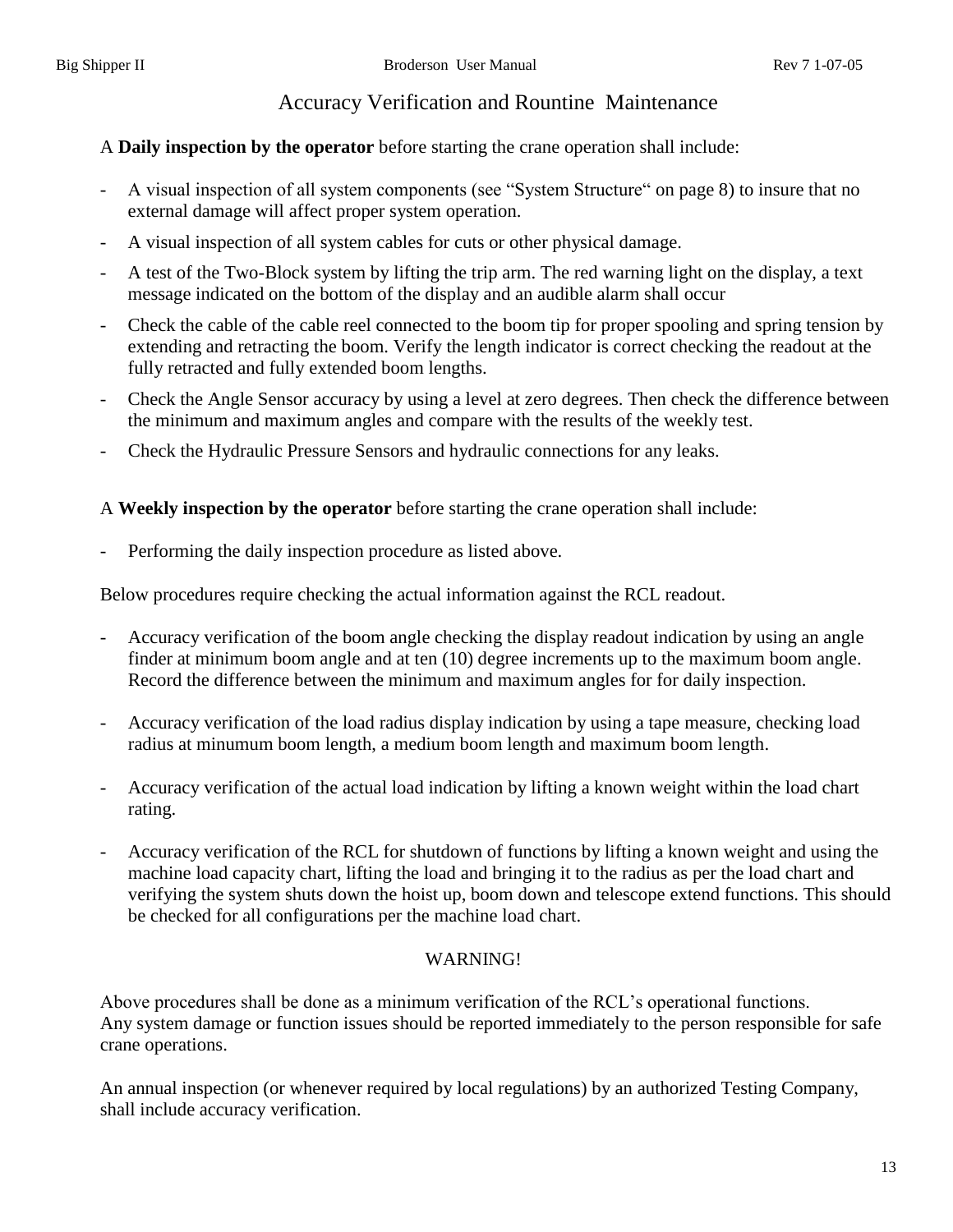| ON SCREEN TERM<br><b>DEFINITION</b><br><b>MB RUBBER</b><br>MAIN BOOM IN USE ON RUBBER<br><b>MB OUTRIGGERS</b><br>MAIN BOOM IN USE ON OUTRIGGERS<br>RIGID JIB RUB.<br>RIGID BOOM EXTENSION IN USE ON RUBBER<br>RIGID JIB O.R.<br>RIGID BOOM EXTENSION IN USE ON OUTRIGGERS<br>JIB 0 RUB.<br>OFFSET BOOM EXTENSION AT 0° IN USE ON RUBBER<br>JIB 15 RUB.<br>OFFSET BOOM EXTENSION AT 15° IN USE ON RUBBER<br>JIB 30 RUB.<br>OFFSET BOOM EXTENSION AT 30° IN USE ON RUBBER<br>JIB 0 O.R.<br>OFFSET BOOM EXTENSION AT 0° IN USE ON OUTRIGGERS<br>JIB 15 O.R.<br>OFFSET BOOM EXTENSION AT 15° IN USE ON OUTRIGGERS<br>JIB 30 O.R.<br>OFFSET BOOM EXTENSION AT 30° IN USE ON OUTRIGGERS<br><b>SEARCH HOOK RUB</b><br>SEARCHER HOOK IN USE ON RUBBER<br>SEARCH HOOK O.R<br>SEARCHER HOOK IN USE ON OUTRIGGERS<br>No. $ROPE = 1$<br>1-PART LINE<br>No. $ROPE = 2$<br>2-PART LINE<br>MAX<br>$\sqrt{2}$<br>SYMBOL FOR MAXIMUM ALLOWABLE LOAD IN POUNDS<br>$\overline{\Box}$<br>SYMBOL FOR ACTUAL LOAD IN POUNDS<br>$\n  4\n  4\n  4\n  5\n  6\n  6\n  7\n  8\n  9\n  1\n  1\n  1\n  1\n  1\n  1\n  1\n  1\n  1\n  1\n  1\n  1\n  1\n  1\n  1\n  SYMBOL FOR LOAD RADIUS IN FEET & TENTHS OF FEETSYMBOL FOR BOOM ANGLE IN DEGREES & TENTHS OF DEGREES\angleSYMBOL FOR BOOM HEIGHT IN FEET & TENTHS OF FEET\sqrt{ }SYMBOL FOR BOOM LENGTH IN FEET & TENTHS OF FEET$ |  |
|--------------------------------------------------------------------------------------------------------------------------------------------------------------------------------------------------------------------------------------------------------------------------------------------------------------------------------------------------------------------------------------------------------------------------------------------------------------------------------------------------------------------------------------------------------------------------------------------------------------------------------------------------------------------------------------------------------------------------------------------------------------------------------------------------------------------------------------------------------------------------------------------------------------------------------------------------------------------------------------------------------------------------------------------------------------------------------------------------------------------------------------------------------------------------------------------------------------------------------------------------------------------------------------------------------------------------------------------------------|--|
|                                                                                                                                                                                                                                                                                                                                                                                                                                                                                                                                                                                                                                                                                                                                                                                                                                                                                                                                                                                                                                                                                                                                                                                                                                                                                                                                                        |  |
|                                                                                                                                                                                                                                                                                                                                                                                                                                                                                                                                                                                                                                                                                                                                                                                                                                                                                                                                                                                                                                                                                                                                                                                                                                                                                                                                                        |  |
|                                                                                                                                                                                                                                                                                                                                                                                                                                                                                                                                                                                                                                                                                                                                                                                                                                                                                                                                                                                                                                                                                                                                                                                                                                                                                                                                                        |  |
|                                                                                                                                                                                                                                                                                                                                                                                                                                                                                                                                                                                                                                                                                                                                                                                                                                                                                                                                                                                                                                                                                                                                                                                                                                                                                                                                                        |  |
|                                                                                                                                                                                                                                                                                                                                                                                                                                                                                                                                                                                                                                                                                                                                                                                                                                                                                                                                                                                                                                                                                                                                                                                                                                                                                                                                                        |  |
|                                                                                                                                                                                                                                                                                                                                                                                                                                                                                                                                                                                                                                                                                                                                                                                                                                                                                                                                                                                                                                                                                                                                                                                                                                                                                                                                                        |  |
|                                                                                                                                                                                                                                                                                                                                                                                                                                                                                                                                                                                                                                                                                                                                                                                                                                                                                                                                                                                                                                                                                                                                                                                                                                                                                                                                                        |  |
|                                                                                                                                                                                                                                                                                                                                                                                                                                                                                                                                                                                                                                                                                                                                                                                                                                                                                                                                                                                                                                                                                                                                                                                                                                                                                                                                                        |  |
|                                                                                                                                                                                                                                                                                                                                                                                                                                                                                                                                                                                                                                                                                                                                                                                                                                                                                                                                                                                                                                                                                                                                                                                                                                                                                                                                                        |  |
|                                                                                                                                                                                                                                                                                                                                                                                                                                                                                                                                                                                                                                                                                                                                                                                                                                                                                                                                                                                                                                                                                                                                                                                                                                                                                                                                                        |  |
|                                                                                                                                                                                                                                                                                                                                                                                                                                                                                                                                                                                                                                                                                                                                                                                                                                                                                                                                                                                                                                                                                                                                                                                                                                                                                                                                                        |  |
|                                                                                                                                                                                                                                                                                                                                                                                                                                                                                                                                                                                                                                                                                                                                                                                                                                                                                                                                                                                                                                                                                                                                                                                                                                                                                                                                                        |  |
|                                                                                                                                                                                                                                                                                                                                                                                                                                                                                                                                                                                                                                                                                                                                                                                                                                                                                                                                                                                                                                                                                                                                                                                                                                                                                                                                                        |  |
|                                                                                                                                                                                                                                                                                                                                                                                                                                                                                                                                                                                                                                                                                                                                                                                                                                                                                                                                                                                                                                                                                                                                                                                                                                                                                                                                                        |  |
|                                                                                                                                                                                                                                                                                                                                                                                                                                                                                                                                                                                                                                                                                                                                                                                                                                                                                                                                                                                                                                                                                                                                                                                                                                                                                                                                                        |  |
|                                                                                                                                                                                                                                                                                                                                                                                                                                                                                                                                                                                                                                                                                                                                                                                                                                                                                                                                                                                                                                                                                                                                                                                                                                                                                                                                                        |  |
|                                                                                                                                                                                                                                                                                                                                                                                                                                                                                                                                                                                                                                                                                                                                                                                                                                                                                                                                                                                                                                                                                                                                                                                                                                                                                                                                                        |  |
|                                                                                                                                                                                                                                                                                                                                                                                                                                                                                                                                                                                                                                                                                                                                                                                                                                                                                                                                                                                                                                                                                                                                                                                                                                                                                                                                                        |  |
|                                                                                                                                                                                                                                                                                                                                                                                                                                                                                                                                                                                                                                                                                                                                                                                                                                                                                                                                                                                                                                                                                                                                                                                                                                                                                                                                                        |  |
|                                                                                                                                                                                                                                                                                                                                                                                                                                                                                                                                                                                                                                                                                                                                                                                                                                                                                                                                                                                                                                                                                                                                                                                                                                                                                                                                                        |  |
|                                                                                                                                                                                                                                                                                                                                                                                                                                                                                                                                                                                                                                                                                                                                                                                                                                                                                                                                                                                                                                                                                                                                                                                                                                                                                                                                                        |  |
|                                                                                                                                                                                                                                                                                                                                                                                                                                                                                                                                                                                                                                                                                                                                                                                                                                                                                                                                                                                                                                                                                                                                                                                                                                                                                                                                                        |  |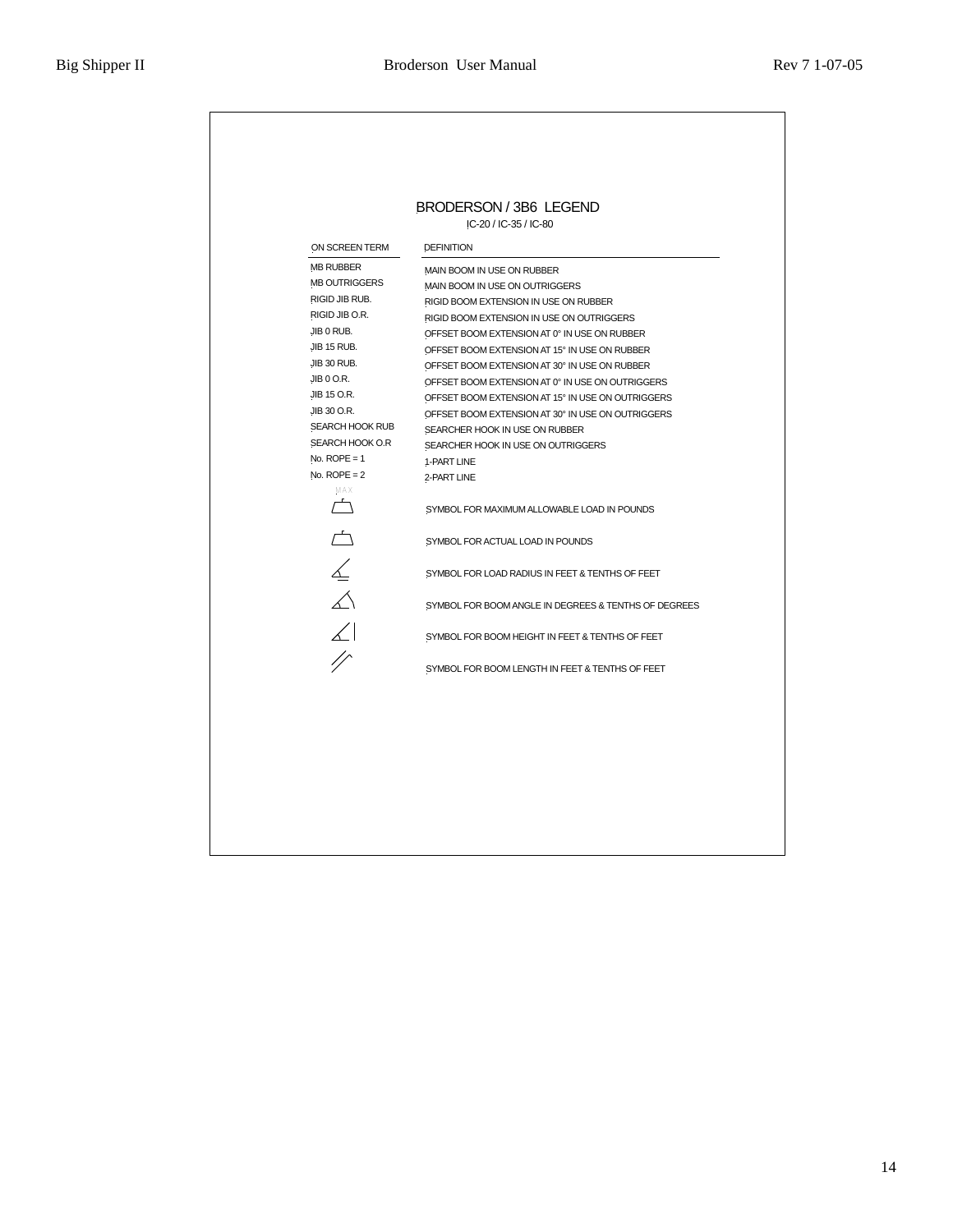#### **OPERATING INSTRUCTIONS**

After power is applied, the system will run an automatic systems self test and the display will indicate product (Big Shipper), software version (BK34), company name (Broderson) and Crane model number (IC-20-1F). See Fig 3.

> (Fig 3) P **BIG SHIPPER BK34 3B6 Broderson IC-20-1F I**

After the self test is completed the system will indicate the configuration menus, which consists of two pages. See fig 4 and 5.

 $(Fig 4)$  Page 1 (Fig 5) Page 2 **MB RUBBER MB OUTRIGGERS RIGID JIB RUB. RIGID JIB O.R. JIB 0 RUB. JIB 15 RUB. JIB 30 RUB. JIB 0 O.R.**

 **JIB 15 O.R. JIB 30 O.R. SEARCH HOOK RUB. SEARCH HOOK O.R.**

Press and releasing the **SEL/INDEX pushbutton** will scroll the cursor down the page. Once the configuration mode is highligthed, press and release the **MAX/ENTER pushbutton** to confirm your selection.

#### **WARNING!**

**The configuration of the Big Shipper must match the crane model number. All configuration modes may not be equipped on all machines. See the machine load chart for machine configurations.**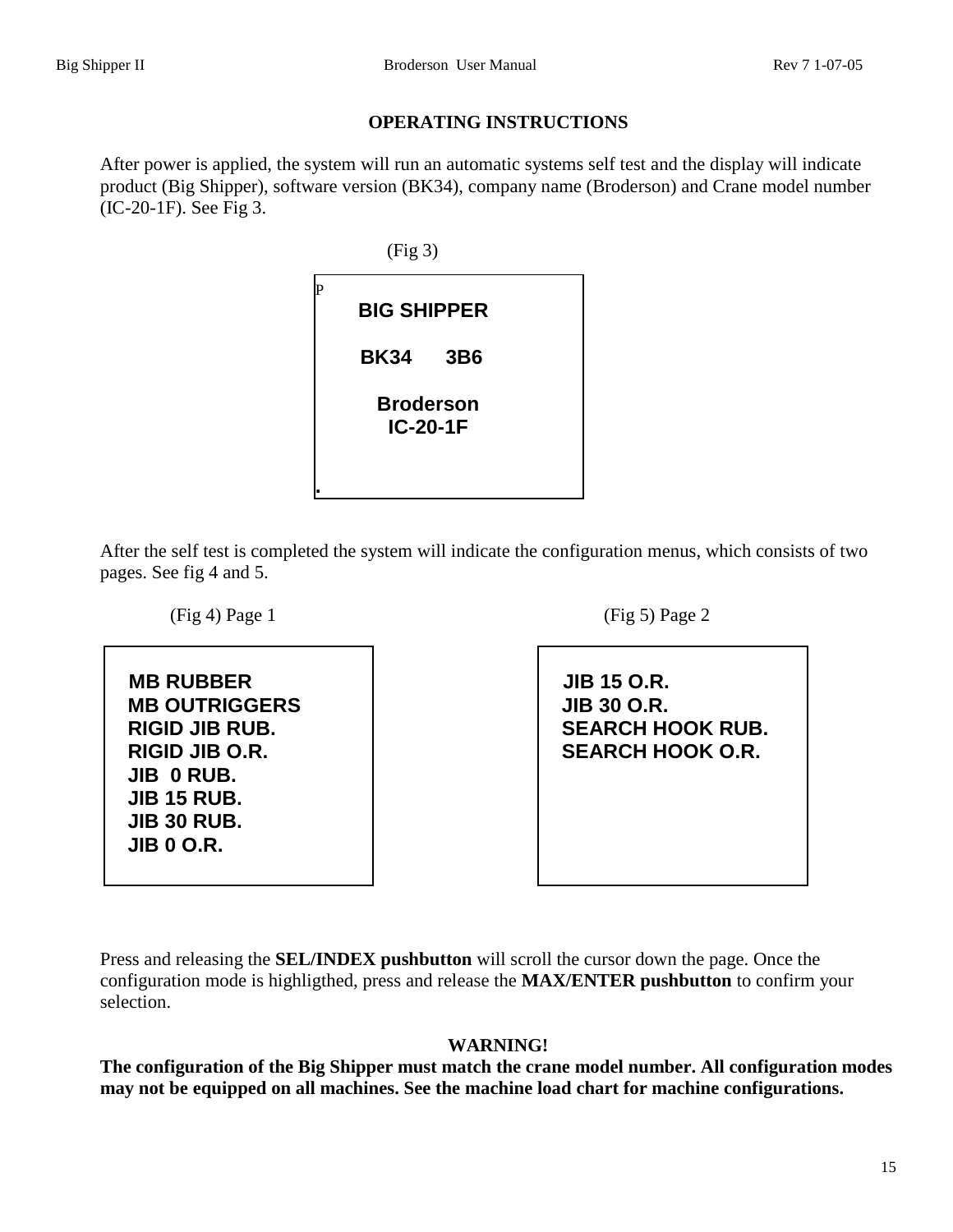Once the configuration is selected and confirmed the display will indicate the parts of line selection menu; See Fig 6



**Press and release the SEL/INDEX pushbutton** to scroll the cursor to the proper number of ropes and then **press and release the MAX/ENTER pushbutton** to confirm the information. The system will indicate the normal operating mode. To select a different operating mode, Press and release the **SEL/INDEX pushbutton** and to confirm your selection, press and release the **MAX/ENTER pushbutton.**  .

The display then will change to the operating mode. See Fig 7

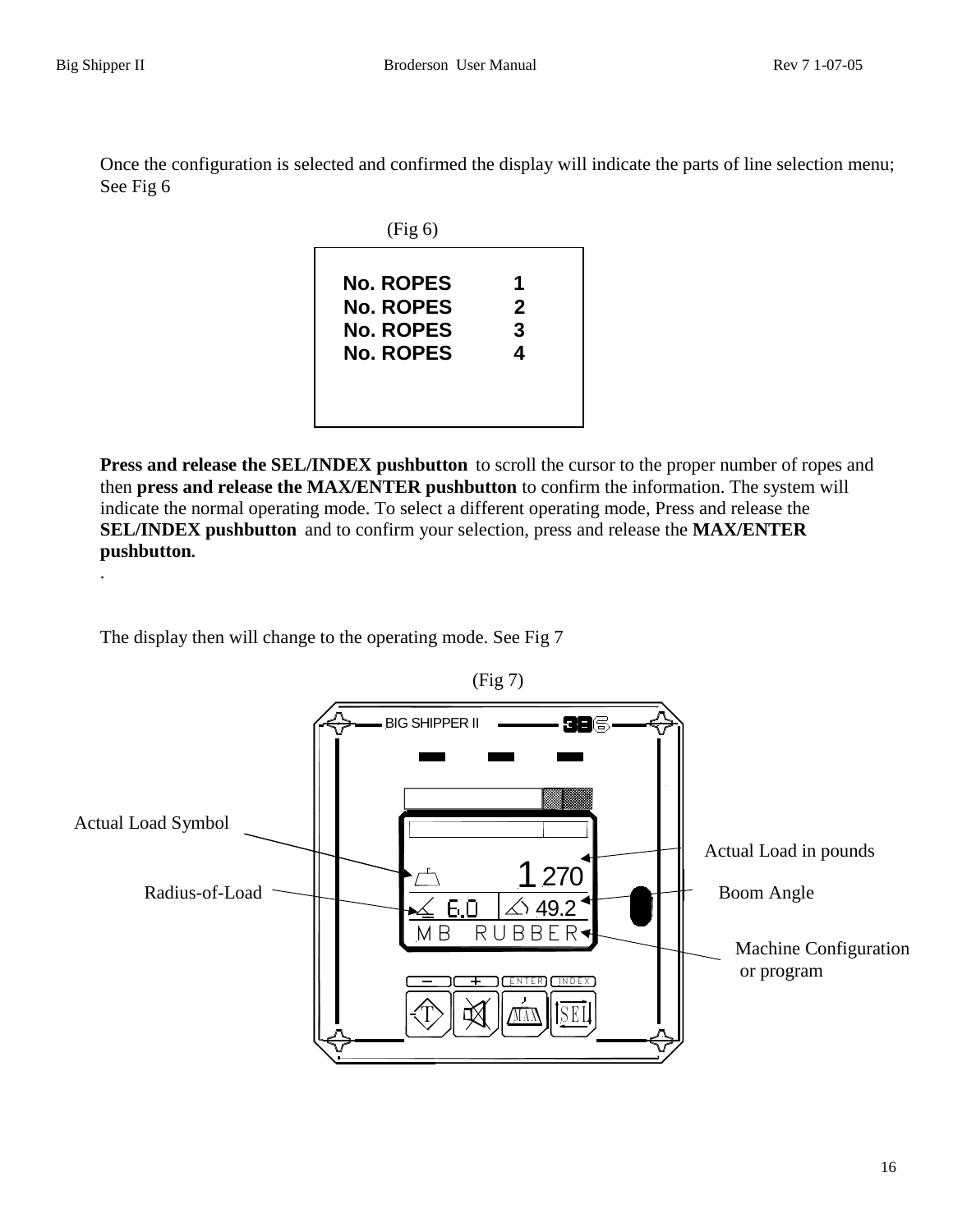To change from Actual Load to (Max) Rated Load, from Radius-of-Load to Boom Height and from Boom Angle to Boom Length press and hold the **MAX/ENTER pushbutton** and the display will change to indicate accordingly:



To return to Actual Load, Radius-of-Load and Boom Angle release the **MAX/ENTER pushbutton.** To change the system configuration, press **SEL/INDEX pushbutton** until the display will change to the configuration chart (see page 15).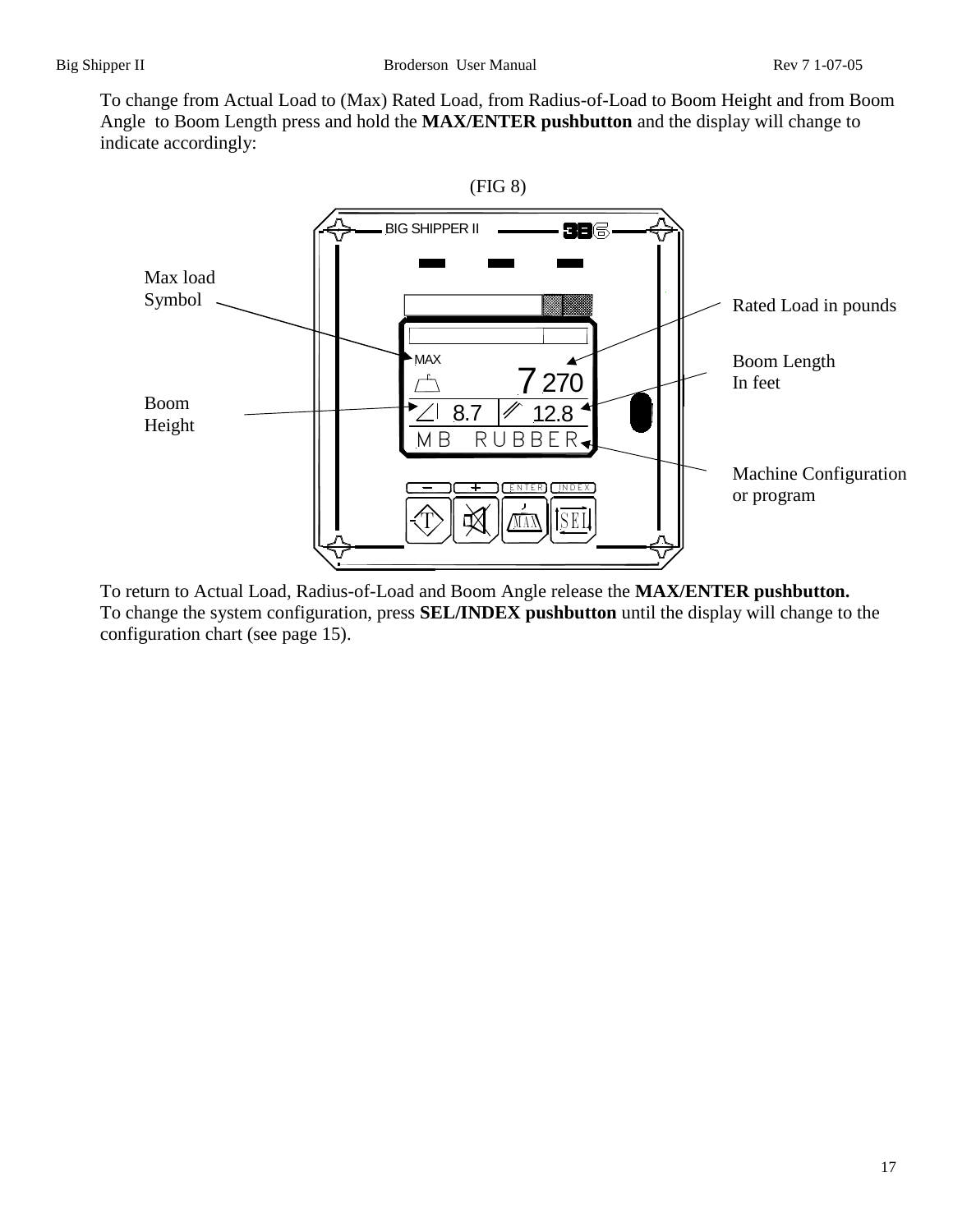.

.

# **SELF TEST DIAGNOSTICS**

The Big Shiper continually self tests the System. If it detects an improper input, it will indicate a coded message on the bottom of the display. The following lists the possible solutions

# **IMPORTANT:**

## **The system should only be serviced by qualified individuals who have received training by 3B6 or their authorized distributors.**

| Message              | Possible cause                                                                                                                            | Action                                                                                                                                                 |
|----------------------|-------------------------------------------------------------------------------------------------------------------------------------------|--------------------------------------------------------------------------------------------------------------------------------------------------------|
| PRESSL CODE 8        | - Open Circuit from Hydraulic<br>Pressure Sensor to Display and<br><b>Control Panel</b>                                                   | - Inspect entire cable and<br>receptacle at the Hydraulic<br>Pressure Sensor for proper wiring                                                         |
|                      | - Piston-side Hydraulic Pressure<br>Sensor defect                                                                                         | - Replacement of Hydraulic<br><b>Pressure Sensor</b>                                                                                                   |
|                      | - Defect of Central Processor                                                                                                             | - Call Service                                                                                                                                         |
| <b>PRESSL CODE 9</b> | - Short circuited cable from<br>Hydraulic Pressure Sensor to<br>Display and Control Panel                                                 | - Inspect entire cable and<br>receptacle at the Hydraulic<br>Pressure Sensor for proper wiring                                                         |
|                      | - Piston-side Hydraulic Pressure<br>Sensor defect                                                                                         | - Replacement of Hydraulic<br><b>Pressure Sensor</b>                                                                                                   |
|                      | - Defect of Central Processor                                                                                                             | - Call Service                                                                                                                                         |
| PRESSH CODE 10       | - Open Circuit from Hydraulic<br>Pressure Sensor to Display and<br><b>Control Panel</b><br>- Rod-side Hydraulic Pressure<br>Sensor defect | - Inspect entire cable and<br>receptacle at the Hydraulic<br>Pressure Sensor for proper wiring<br>- Replacement of Hydraulic<br><b>Pressure Sensor</b> |
|                      | - Defect of Central Processor                                                                                                             | - Call Service                                                                                                                                         |
| PRESSH CODE 11       | - Short circuited cable from<br>Hydraulic Pressure Sensor to<br>Display and Control Panel                                                 | - Inspect entire cable and<br>receptacle at the Hydraulic<br>Pressure Sensor for proper wiring                                                         |
|                      | - Rod-side Hydraulic Pressure<br>Sensor defect                                                                                            | - Replacement of Hydraulic<br><b>Pressure Sensor</b>                                                                                                   |
|                      | - Defect of Central Processor                                                                                                             | - Call Service                                                                                                                                         |